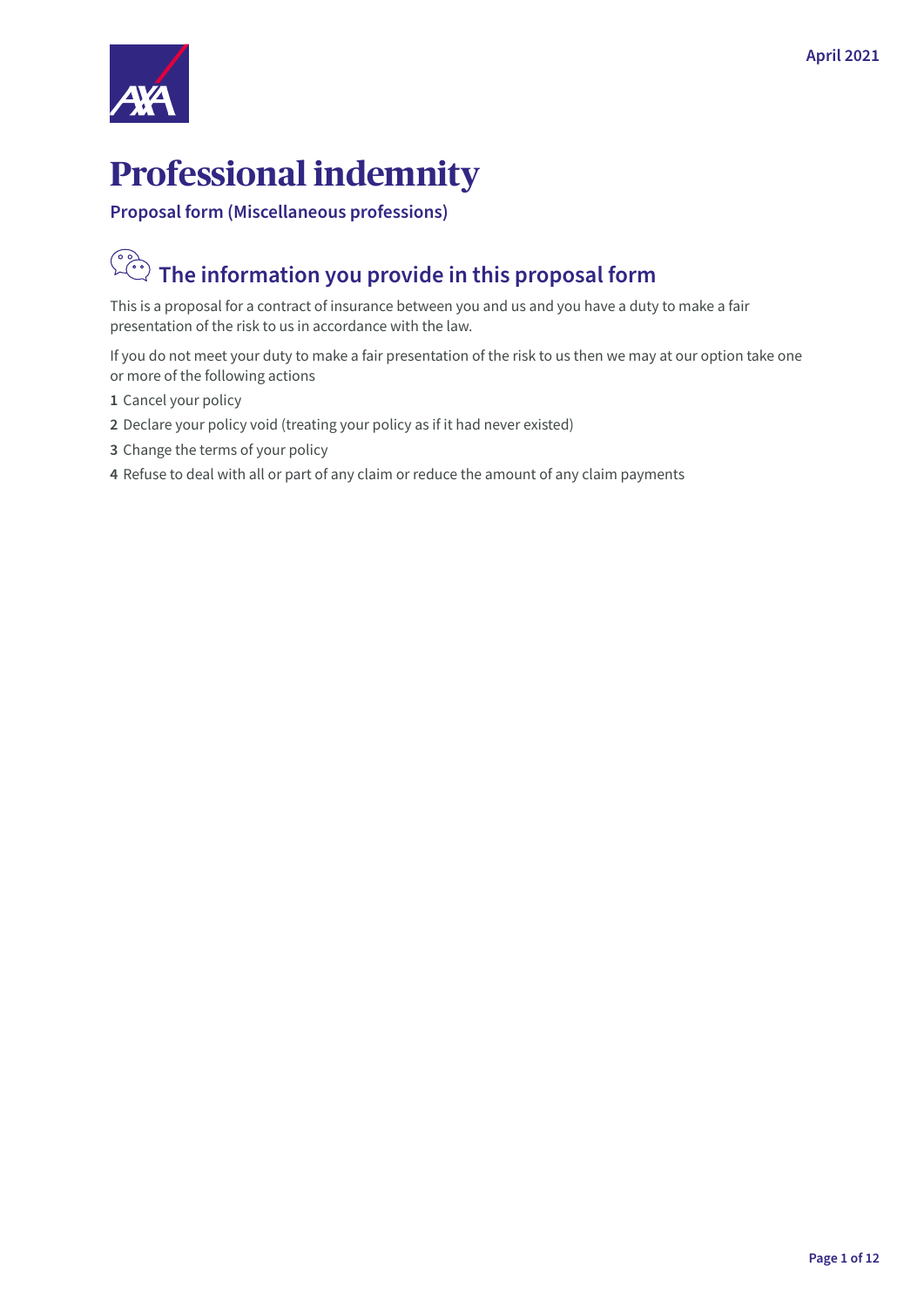**Please provide a full answer to every question. Please ensure that all answers are typewritten or printed in block letters within the spaces provided. A principal of the practice must sign and date this form and any separate sheets.**



| 1 Your details                                                                                                                                                                                                                          |                                                                                                           |
|-----------------------------------------------------------------------------------------------------------------------------------------------------------------------------------------------------------------------------------------|-----------------------------------------------------------------------------------------------------------|
| 1.1 Company/Firm's name (include<br>all names under which you undertake<br>business)                                                                                                                                                    |                                                                                                           |
| <b>Main office address</b>                                                                                                                                                                                                              | Postcode                                                                                                  |
| <b>Telephone number</b>                                                                                                                                                                                                                 |                                                                                                           |
| <b>Contact email address</b>                                                                                                                                                                                                            |                                                                                                           |
| <b>Practice website</b>                                                                                                                                                                                                                 |                                                                                                           |
| <b>State number of branch offices</b>                                                                                                                                                                                                   | Please list on a separate sheet all branch offices including addresses for<br>which you are seeking cover |
| Date established                                                                                                                                                                                                                        |                                                                                                           |
| 1.2 Is cover required for anything<br>other than work undertaken by the<br>above firm(s)? This may include a<br>predecessor in business or liability<br>of one of your partners or principals<br>relating to work undertaken elsewhere. | If 'Yes', please provide details:                                                                         |
| 1.3 State type of business/profession<br>to be insured                                                                                                                                                                                  |                                                                                                           |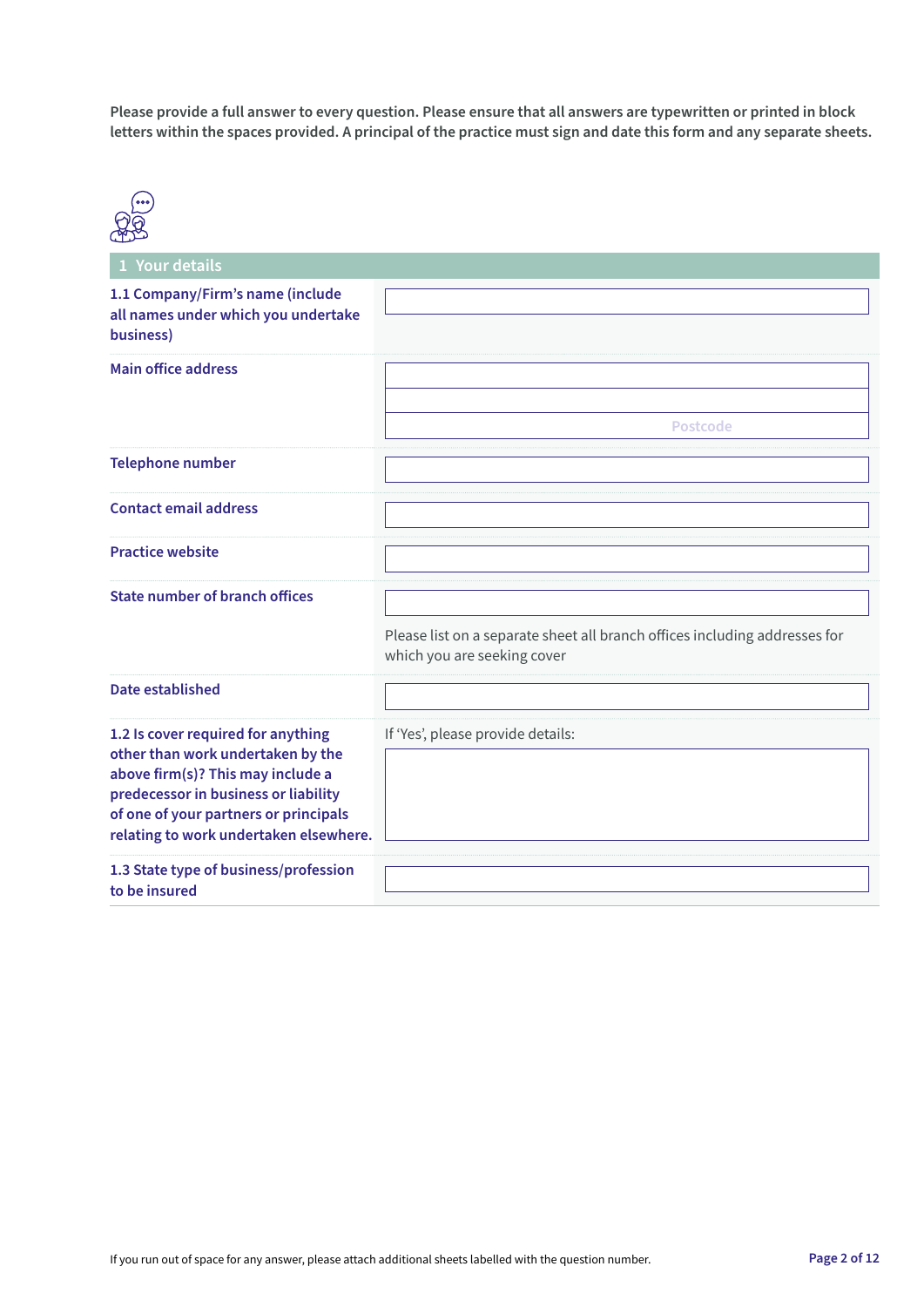## **2 The firm**

**2.1 Please list below your details if you are a sole trader or those of the partners/directors/members of the company**

| Name | Date of birth | Qualifications | Years in How long as<br>industry partner/director/<br>member of<br>the firm(s) |
|------|---------------|----------------|--------------------------------------------------------------------------------|
|      |               |                |                                                                                |
|      |               |                |                                                                                |
|      |               |                |                                                                                |
|      |               |                |                                                                                |
|      |               |                |                                                                                |
|      |               |                |                                                                                |



| 3 Staff                                                                                                                                              |  |
|------------------------------------------------------------------------------------------------------------------------------------------------------|--|
| 3.1 Please advise total number of<br>staff excluding partners, directors,<br>members:                                                                |  |
| 3.2 Please advise number of staff who<br>have five or more years experience in<br>the business undertaken                                            |  |
| 3.3 All others                                                                                                                                       |  |
| <b>Sole practitioners only</b>                                                                                                                       |  |
| 3.4 What arrangements do you<br>make when you are unable to attend<br>your business?                                                                 |  |
| 3.5 Is the company/firm or any partner/<br>director/member/principal a member<br>of any professional association?<br>If 'Yes' please provide details |  |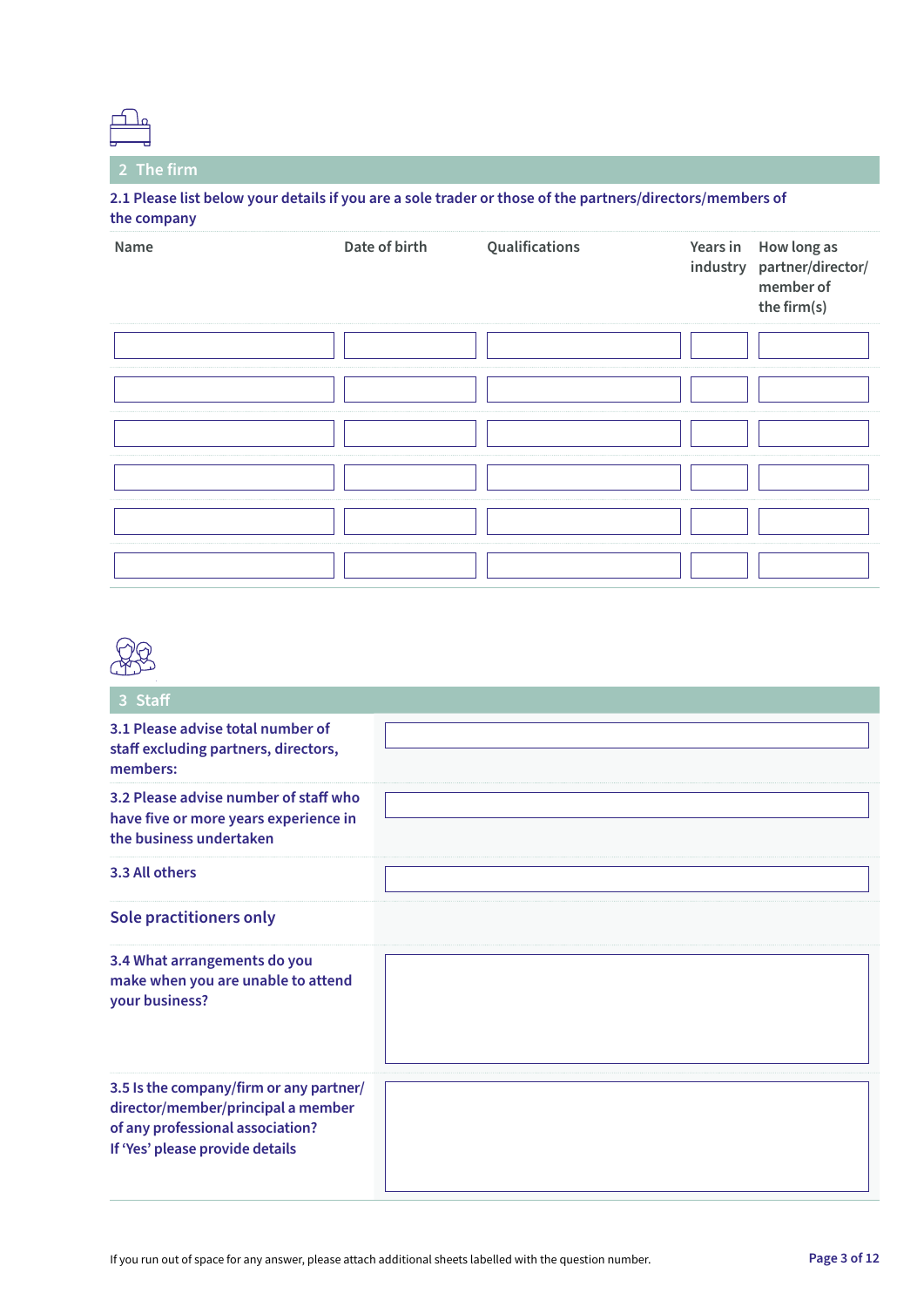

| 4 Subcontractors                                                                                                           |  |
|----------------------------------------------------------------------------------------------------------------------------|--|
| 4.1 Does the company/firm engage<br>or intend engaging in the future, any<br>external sub consultants/<br>sub contractors? |  |
| 4.2 Do you ensure they hold their own<br><b>Professional indemnity insurance?</b>                                          |  |

| <b>E</b><br>لسا                                                                                                                                                                                                                              |                                                                                                                             |
|----------------------------------------------------------------------------------------------------------------------------------------------------------------------------------------------------------------------------------------------|-----------------------------------------------------------------------------------------------------------------------------|
| <b>5 Associated companies</b>                                                                                                                                                                                                                |                                                                                                                             |
| 5.1 Does the company/firm or any<br>partner/director/member act on<br>behalf of or undertake work for any<br>other firm, company or organisation<br>in which the company/firm or any<br>partner/director/member has a<br>financial interest? | Yes<br><b>No</b>                                                                                                            |
| 5.2 Does any other firm, company or<br>organisation have a financial interest<br>in the company/firm?                                                                                                                                        | Yes<br><b>No</b>                                                                                                            |
| 5.3 Is cover required under this<br>insurance for this work?                                                                                                                                                                                 | Yes<br>No                                                                                                                   |
|                                                                                                                                                                                                                                              | If 'Yes' to 5.1, 5.2, or 5.3 give details of work carried out for and fees earned<br>from the company/firm or organisation. |
| 5.4 Do you operate under any formal<br>terms of engagement with the<br>company/firm/organisation in<br>5.1 or 5.2 above?                                                                                                                     | Yes<br>No                                                                                                                   |
| 5.5 If you do not use any formal terms<br>of engagement, please provide<br>details of the arrangements you<br>operate under.                                                                                                                 |                                                                                                                             |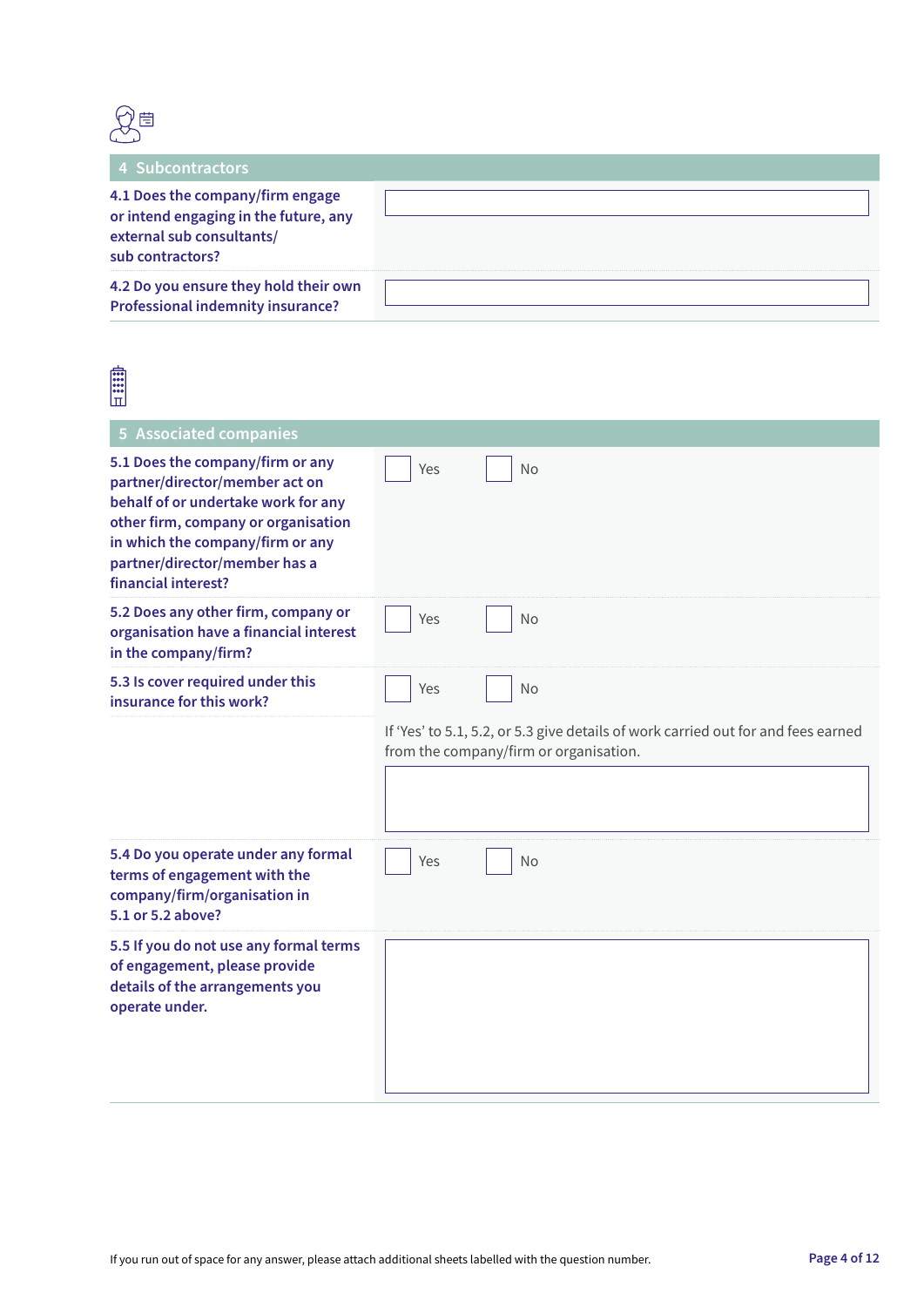| 六                                                                        |  |
|--------------------------------------------------------------------------|--|
| 6 The business/work undertaken                                           |  |
| 6.1 Please provide FULL details of all<br>business activities undertaken |  |



 $\sqrt{ }$ 

٦

| <b>7 Your clients</b>                                         |     |    |  |  |
|---------------------------------------------------------------|-----|----|--|--|
| 7.1 Do you use standard conditions of<br>engagement/contract? | Yes | No |  |  |



**8 Gross fee turnover**

#### **8.1 State the gross fees received for the following years**

|                                                                                              | Current<br>year income | Last completed<br>year income | Previous year<br>income |
|----------------------------------------------------------------------------------------------|------------------------|-------------------------------|-------------------------|
| UK Law contracts                                                                             |                        |                               |                         |
| <b>EU Law contracts</b>                                                                      |                        |                               |                         |
| US Law contracts                                                                             |                        |                               |                         |
| Other law contracts                                                                          |                        |                               |                         |
| <b>Total Gross Fee/turnover</b>                                                              |                        |                               |                         |
| 8.2 Within the past three years what is<br>the approximate average fee you have<br>received? | £                      |                               |                         |
| 8.3 Within the past three years what is<br>the largest fee you have received?                | £                      |                               |                         |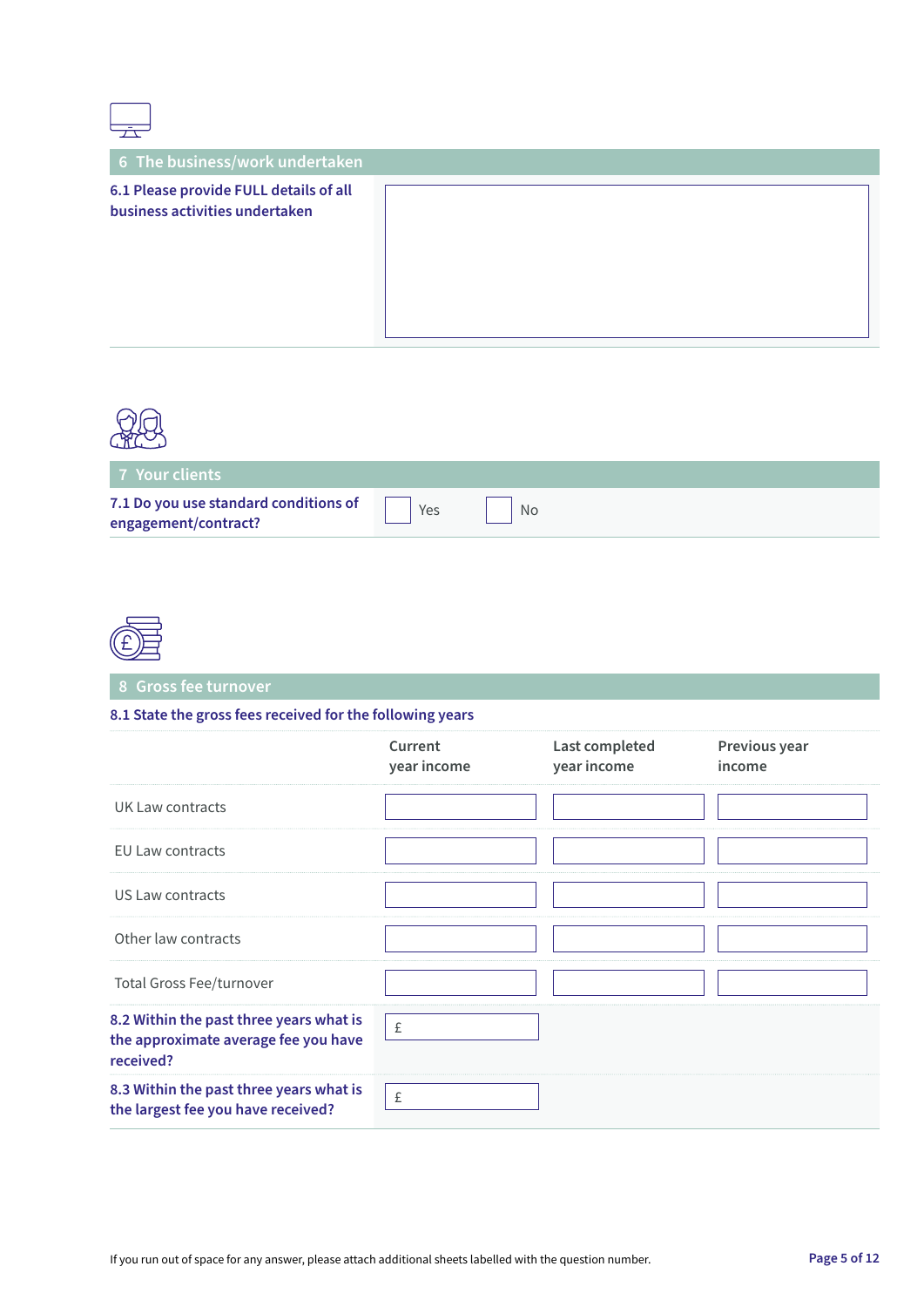#### **8 Gross fee turnover** *continued*

#### **8.4 Give details of the three largest contracts started in the last three years.**

| <b>Client name</b> | Client business Nature of services you<br>provided | Total<br>contract contract<br>value £ value £ | Your |
|--------------------|----------------------------------------------------|-----------------------------------------------|------|
|                    |                                                    |                                               |      |
|                    |                                                    |                                               |      |
|                    |                                                    |                                               |      |
|                    |                                                    |                                               |      |
|                    |                                                    |                                               |      |

#### **8.5 Please state the split of the company/firm's turnover between each of your professional activities undertaken**

| Activity                                                                                      | % of total income for last year |
|-----------------------------------------------------------------------------------------------|---------------------------------|
| 1                                                                                             |                                 |
| $\overline{2}$                                                                                |                                 |
| 3                                                                                             |                                 |
| $\overline{4}$                                                                                |                                 |
| 5                                                                                             |                                 |
| 8.6 Please give details of what you<br>regard as your speciality within your<br>area of work: |                                 |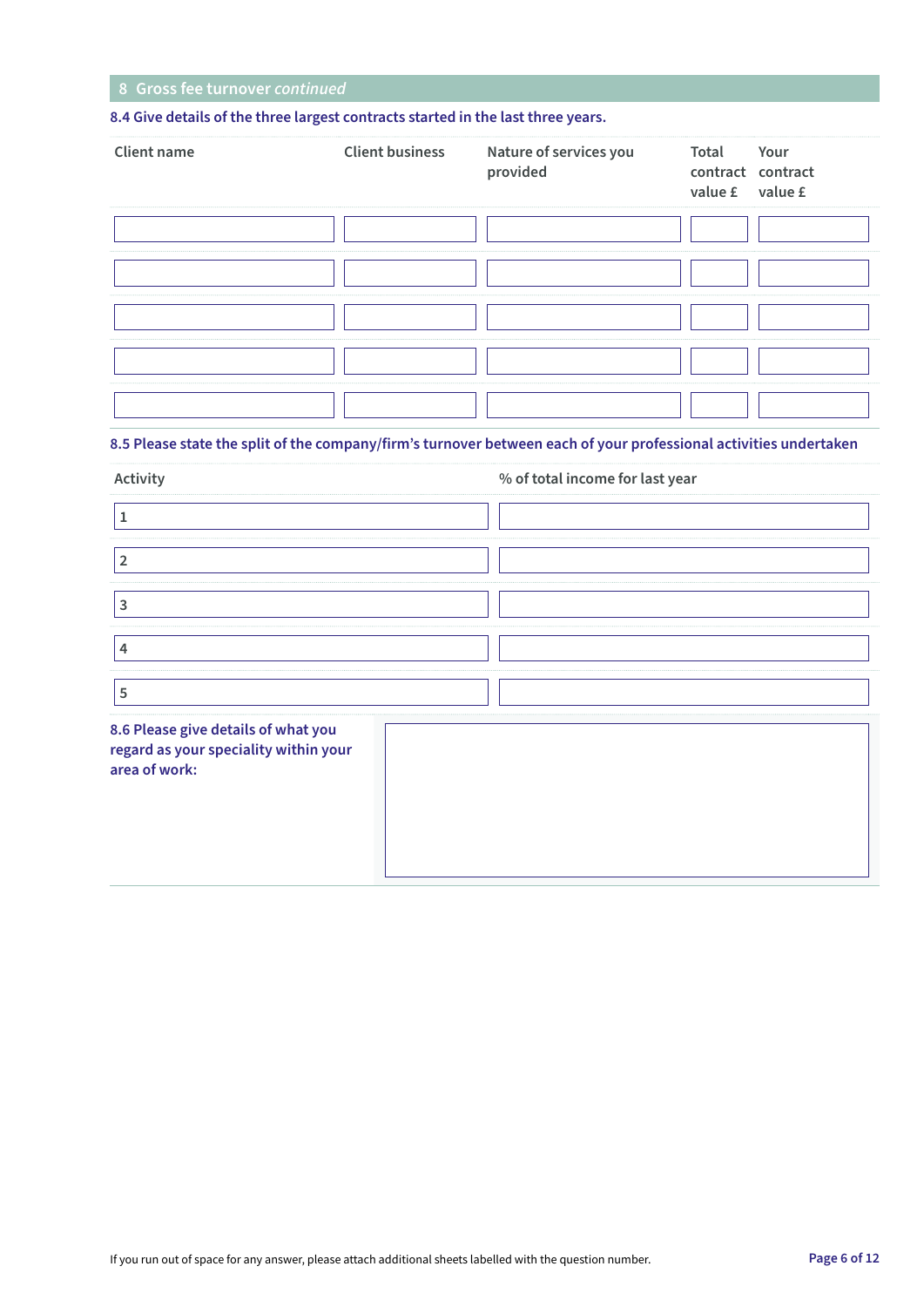| 9 Risk management                                                                                                                                                                                                                                                                    |                                                          |  |  |
|--------------------------------------------------------------------------------------------------------------------------------------------------------------------------------------------------------------------------------------------------------------------------------------|----------------------------------------------------------|--|--|
| 9.1 Does the company/firm operate<br>any internal quality assurance<br>systems?                                                                                                                                                                                                      | Yes<br>No                                                |  |  |
|                                                                                                                                                                                                                                                                                      | If 'Yes', please give details                            |  |  |
|                                                                                                                                                                                                                                                                                      |                                                          |  |  |
| 9.2 Does the company/firm always<br>obtain satisfactory written references<br>direct from former employers for the<br>three years immediately preceding<br>the engagement of any employee,<br>director, partner, member or principal<br>responsible for money, accounts or<br>goods? | No<br>Yes                                                |  |  |
| 9.3 Do all cheques drawn for more<br>than £25,000 require two signatures?                                                                                                                                                                                                            | Yes<br>No                                                |  |  |
| 9.4 Is cash in hand and petty cash<br>checked independently of the                                                                                                                                                                                                                   | No<br>Yes                                                |  |  |
| employees responsible?                                                                                                                                                                                                                                                               | At least monthly?                                        |  |  |
|                                                                                                                                                                                                                                                                                      | Yes<br>No                                                |  |  |
|                                                                                                                                                                                                                                                                                      | Additionally, without warning at least every six months? |  |  |
|                                                                                                                                                                                                                                                                                      | Yes<br><b>No</b>                                         |  |  |
| 9.5 Are bank statements, receipts,<br>counterfoils and supporting documents<br>checked at least monthly against the<br>cash book entries independently of<br>the employees making cash book<br>entries or paying into the bank?                                                      | Yes<br>No                                                |  |  |
| 9.6 Please confirm that your annual<br>accounts have been prepared and/or<br>certified by an independent<br>accountant or auditor?                                                                                                                                                   | Yes<br>No                                                |  |  |
| 9.7 Please confirm that the<br>responsibilities for authorisation<br>of transactions, processing of<br>transactions and completing<br>transactions will be carried out<br>by entirely separate employees/<br>principals/directors/members?                                           | No<br>Yes                                                |  |  |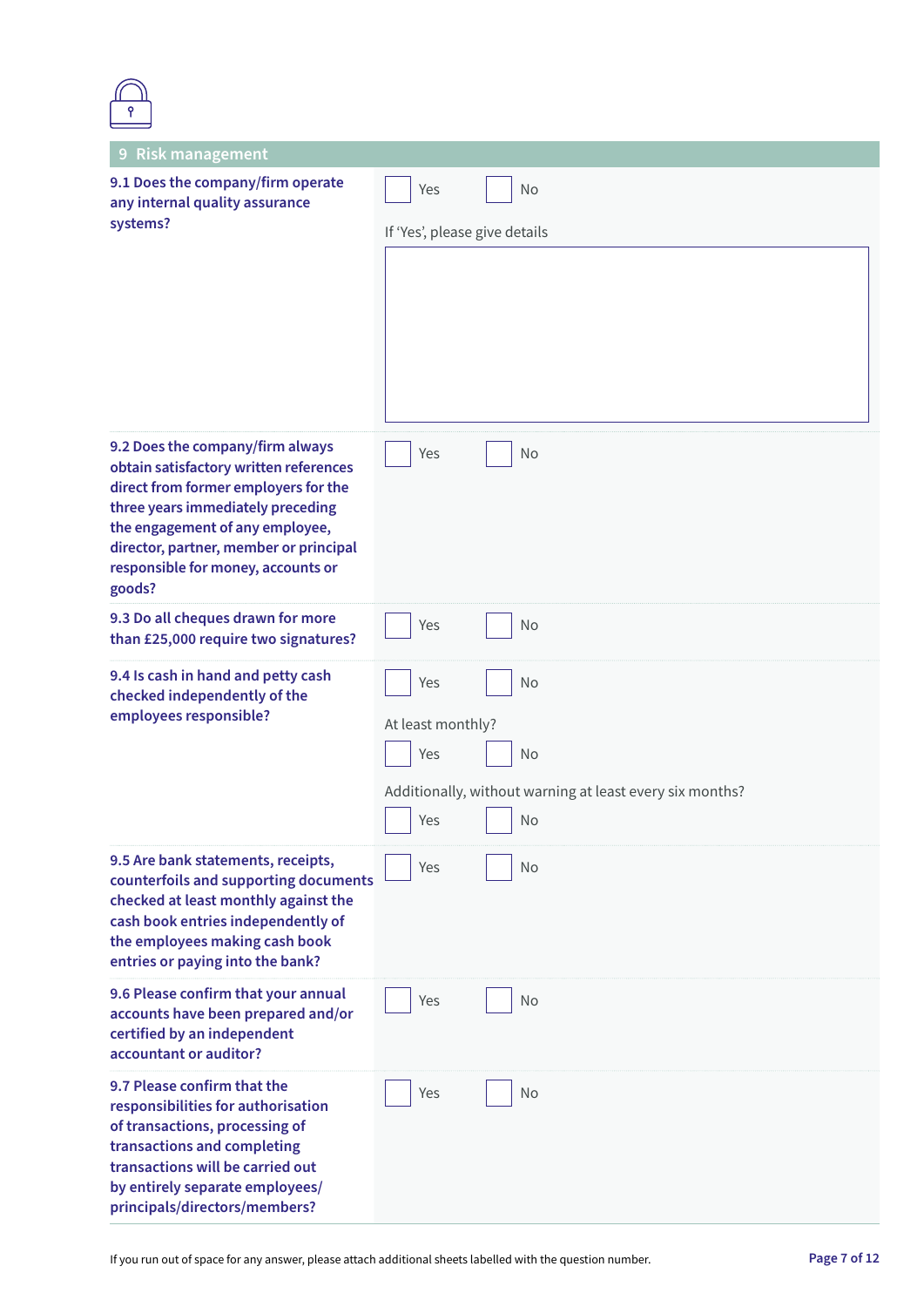| _            |  |
|--------------|--|
|              |  |
|              |  |
| --<br>______ |  |
|              |  |

| <b>Claims and circumstances</b><br><b>10</b>                                                                                                                                                                                                                                                                 |                                                                      |
|--------------------------------------------------------------------------------------------------------------------------------------------------------------------------------------------------------------------------------------------------------------------------------------------------------------|----------------------------------------------------------------------|
| 10.1 Has the company/firm suffered<br>any loss or identified any potential<br>loss through fraud or dishonesty of<br>any employee, director, members or<br>principal?                                                                                                                                        | No<br>Yes<br>If 'Yes', give full details including amounts involved. |
| 10.2 Have any claims in respect<br>of liabilities to be covered by the<br>proposed insurance (successful or<br>otherwise) been made against the<br>company/firm or its present and/or<br>past partners, directors, members?                                                                                  | Yes<br>No<br>If 'Yes', give full details including amounts involved. |
| 10.3 Have all claims been notified to<br>Insurers?                                                                                                                                                                                                                                                           | Yes<br>No                                                            |
| 10.4 Are any of the partners, directors<br>or members or employees after<br>enquiry, aware of any circumstances,<br>allegations or incidents which may give<br>rise to a claim against the firm(s) or its<br>predecessors in business, or any of its<br>present or former partners, directors<br>or members? | No<br>Yes<br>If 'Yes', please provide details.                       |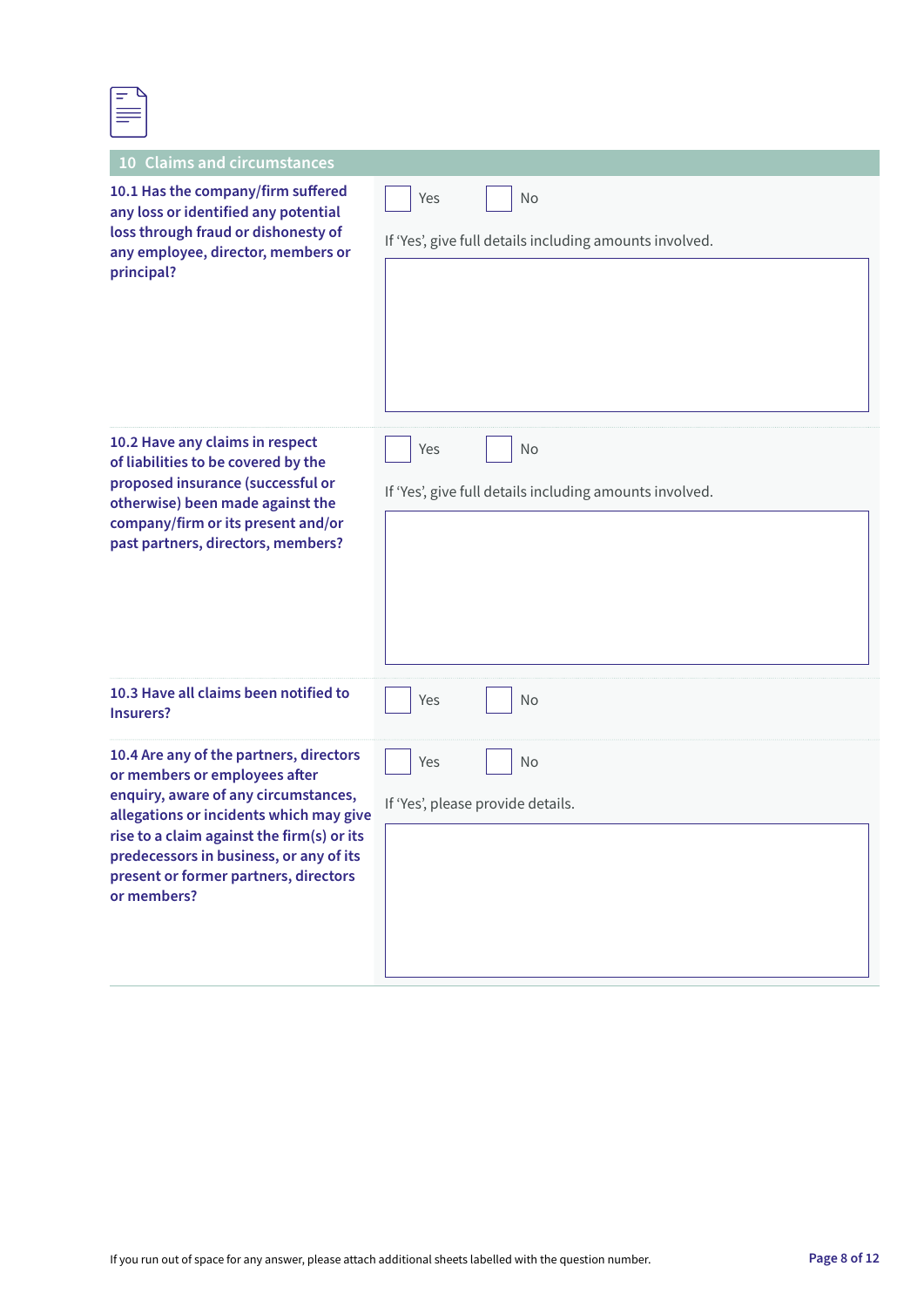| 11 Current insurance                                                                                                           |                |               |                                                                 |                 |           |
|--------------------------------------------------------------------------------------------------------------------------------|----------------|---------------|-----------------------------------------------------------------|-----------------|-----------|
| 11.1 Has any proposal for Professional<br>indemnity insurance ever been<br>declined by an insurer to whom you<br>have applied? |                | Yes           | <b>No</b><br>If 'Yes', please provide details                   |                 |           |
| 11.2 Do you currently have<br><b>Professional indemnity insurance?</b>                                                         |                | Yes           | <b>No</b>                                                       |                 |           |
| If 'Yes', please provide details                                                                                               |                |               |                                                                 |                 |           |
| Renewal<br>date dd/mm/yy                                                                                                       | <b>Insurer</b> | <b>Broker</b> | Limit of indemnity £ any<br>one claim/aggregate - please advise | <b>Excess £</b> | Premium £ |

| 12 Quotation requirements            |                      |          |
|--------------------------------------|----------------------|----------|
| 12.1 Please advise your requirements | Limit of indemnity £ | Excess £ |
|                                      |                      |          |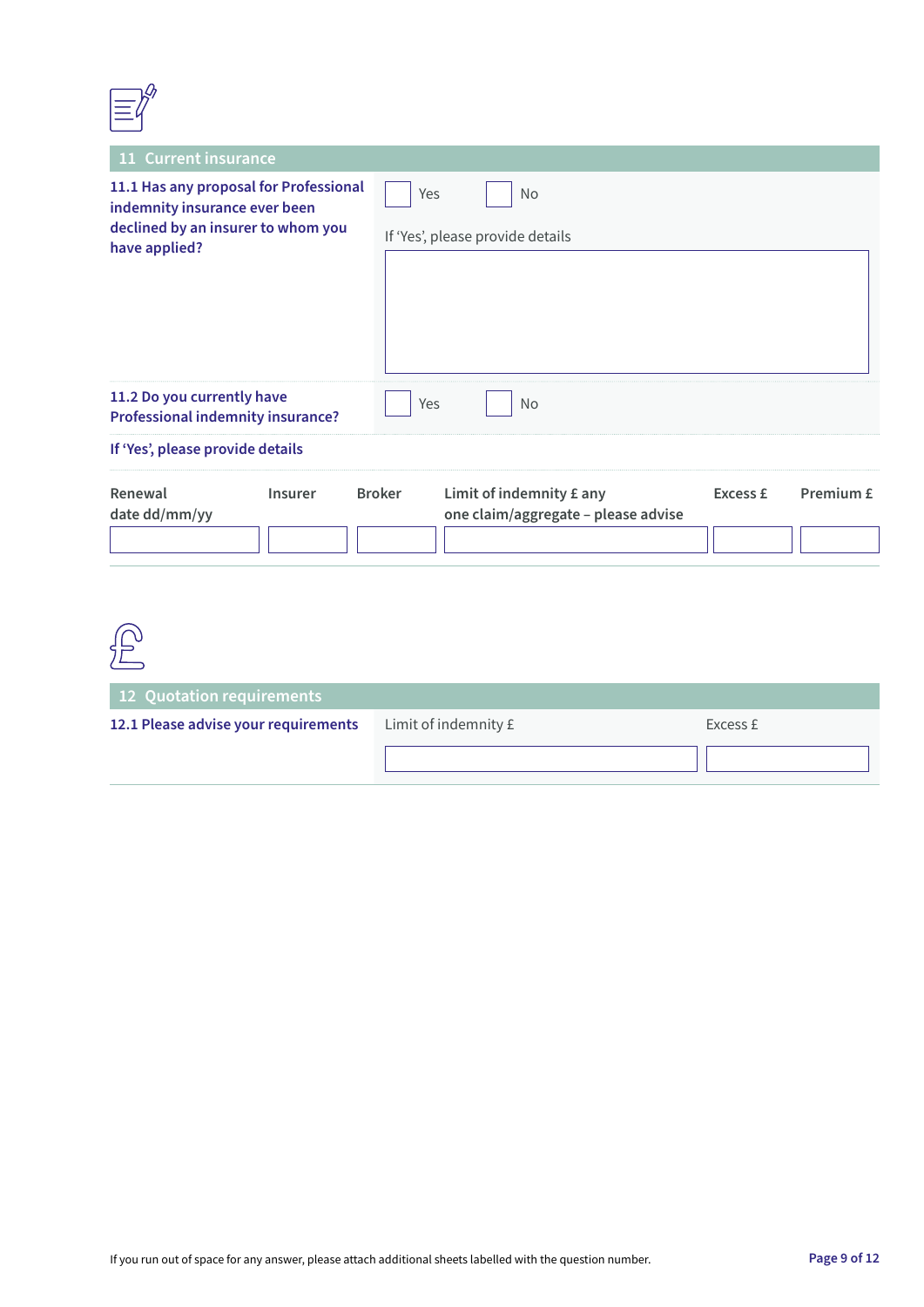

### **13 Declaration**

| 13.1 Fair presentation of risk                                                                                                                                                                                                                                                                                                                                                                                                |                                                                                                                                                                                                                                                                                                                                                                                                                                                                                                                                                                                                                                                                                                                                        |
|-------------------------------------------------------------------------------------------------------------------------------------------------------------------------------------------------------------------------------------------------------------------------------------------------------------------------------------------------------------------------------------------------------------------------------|----------------------------------------------------------------------------------------------------------------------------------------------------------------------------------------------------------------------------------------------------------------------------------------------------------------------------------------------------------------------------------------------------------------------------------------------------------------------------------------------------------------------------------------------------------------------------------------------------------------------------------------------------------------------------------------------------------------------------------------|
| In order to comply with your duty of<br>fair presentation of the risk you must<br>provide us with any information that<br>may influence us in the acceptance of<br>this risk and the terms provided. If you<br>are not sure if something is important<br>or relevant you should tell us about it.<br>Relevant information is something that<br>could affect the terms of your policy or<br>our decision to renew your policy. |                                                                                                                                                                                                                                                                                                                                                                                                                                                                                                                                                                                                                                                                                                                                        |
| Before signing the declaration, please<br>read the following Data Protection<br><b>Notice</b>                                                                                                                                                                                                                                                                                                                                 | AXA Insurance UK plc is part of the AXA Group of companies which takes<br>your privacy very seriously. For details of how we use the personal<br>information we collect from you and your rights please view our privacy<br>policy at www.axa.co.uk/privacy-policy.                                                                                                                                                                                                                                                                                                                                                                                                                                                                    |
|                                                                                                                                                                                                                                                                                                                                                                                                                               | If you do not have access to the internet please contact us and we will send<br>you a printed copy.                                                                                                                                                                                                                                                                                                                                                                                                                                                                                                                                                                                                                                    |
| <b>Please read this declaration</b><br>carefully and then sign below                                                                                                                                                                                                                                                                                                                                                          | • I/We confirm that the particulars given in this proposal form are a fair<br>presentation of the risk that we wish to insure<br>• I/We confirm that a reasonable search of information available to me/us<br>has been undertaken and that the particulars given in this proposal form<br>represent all relevant information known to me/us or that I/we ought to<br>be aware of<br>• I/We understand that if a fair presentation of risk has not been given then<br>this insurance may not fully protect me/us in the event of a claim<br>• I/We will tell you of any change to the details given before the start date<br>of the contract, if any variation is required during the period of insurance<br>and prior to each renewal. |
| <b>Signature of partner, director</b><br>or member:                                                                                                                                                                                                                                                                                                                                                                           | X                                                                                                                                                                                                                                                                                                                                                                                                                                                                                                                                                                                                                                                                                                                                      |
| Date:                                                                                                                                                                                                                                                                                                                                                                                                                         |                                                                                                                                                                                                                                                                                                                                                                                                                                                                                                                                                                                                                                                                                                                                        |
| <b>Print name:</b>                                                                                                                                                                                                                                                                                                                                                                                                            |                                                                                                                                                                                                                                                                                                                                                                                                                                                                                                                                                                                                                                                                                                                                        |
| <b>Position:</b>                                                                                                                                                                                                                                                                                                                                                                                                              | Please note: until we have confirmed that we have accepted this proposal,<br>you are NOT insured under this policy.                                                                                                                                                                                                                                                                                                                                                                                                                                                                                                                                                                                                                    |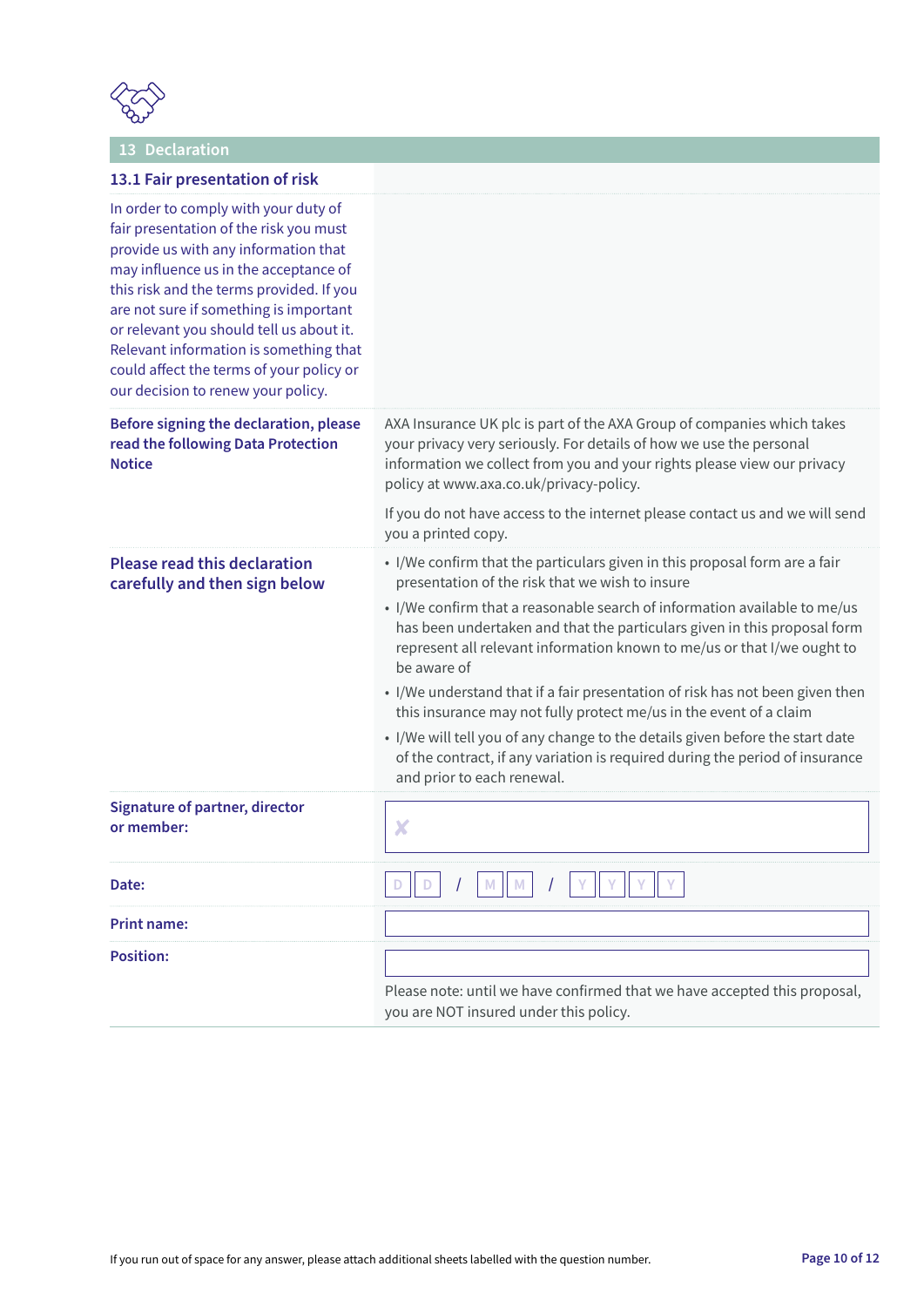

**Additional notes**